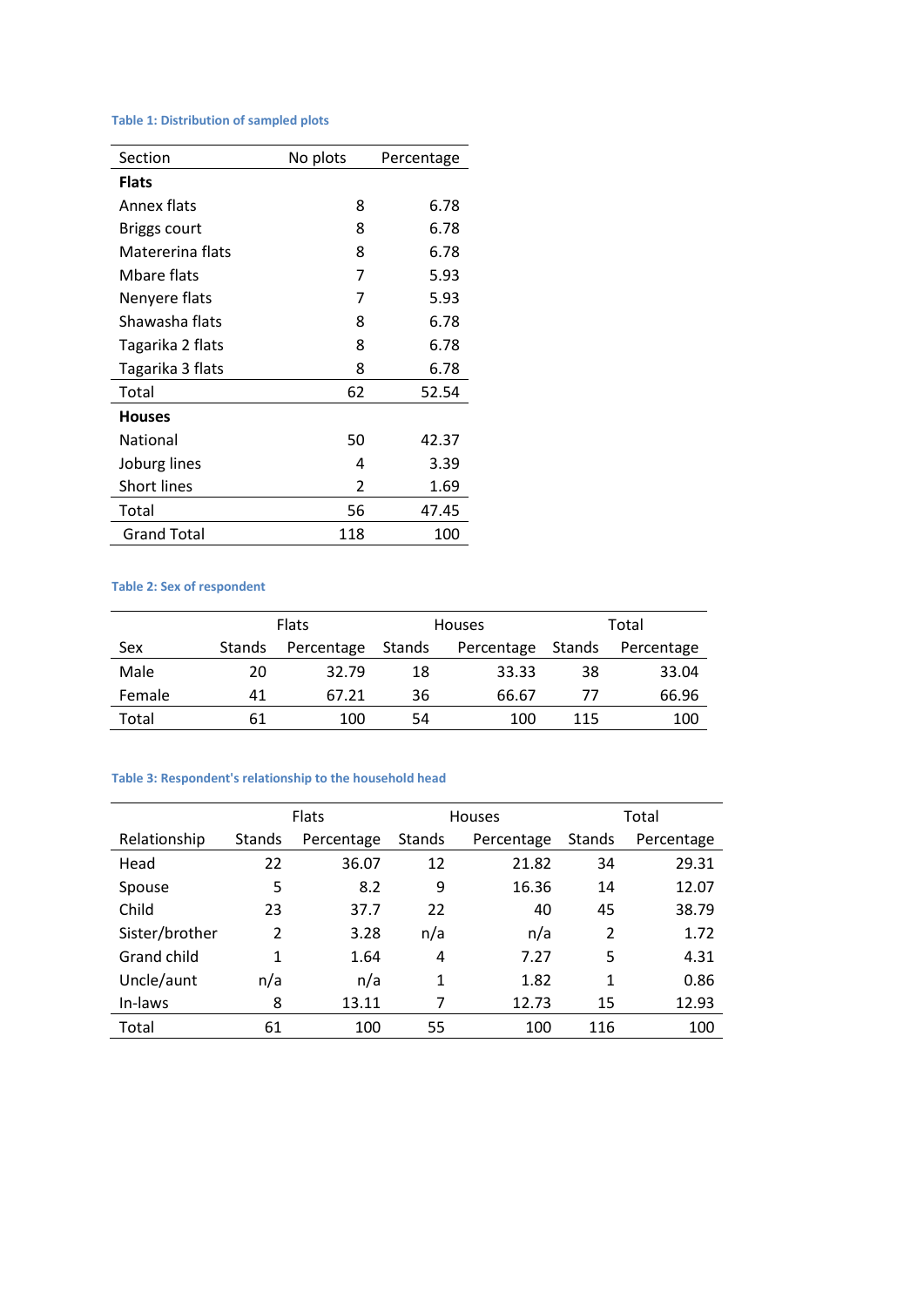### **Table 4: Number of households staying at one stand**

| Section       | Mean | min | max |
|---------------|------|-----|-----|
| <b>Flats</b>  | 1.16 |     |     |
| <b>Houses</b> | 2.84 |     | 8   |
| Total         | 1.97 |     |     |

# **Table 5: Number of households paying rent**

| Section       | Mean | min | max |
|---------------|------|-----|-----|
| <b>Flats</b>  | 1.03 |     |     |
| <b>Houses</b> | 1.81 |     |     |
| Total         | 1.46 |     |     |

### **Table 6: Number of dwellings on the plot**

| Section       | Mean | min | max |
|---------------|------|-----|-----|
| <b>Flats</b>  | 1.82 |     |     |
| <b>Houses</b> | 4.11 |     |     |
| Total         | 2.91 |     |     |

# **Table 7: Number of people staying on the plot or stand**

| Section       | Mean | min | max |
|---------------|------|-----|-----|
| <b>Flats</b>  | 4.97 |     | 10  |
| <b>Houses</b> | 9.44 |     | 26  |
| Total         | 7.10 |     | 26  |
|               |      |     |     |

#### **Table 8: Number of people in the household**

| Section       | Mean | min | max |
|---------------|------|-----|-----|
| <b>Flats</b>  | 4.93 |     | 10  |
| <b>Houses</b> | 8.57 |     | 26  |
| Total         | 6.68 |     | 26  |

### **Table 9: Number of male adults in the household**

| Mean | min | max |
|------|-----|-----|
| 1.56 |     |     |
| 2.55 |     |     |
| 2.04 |     |     |
|      |     |     |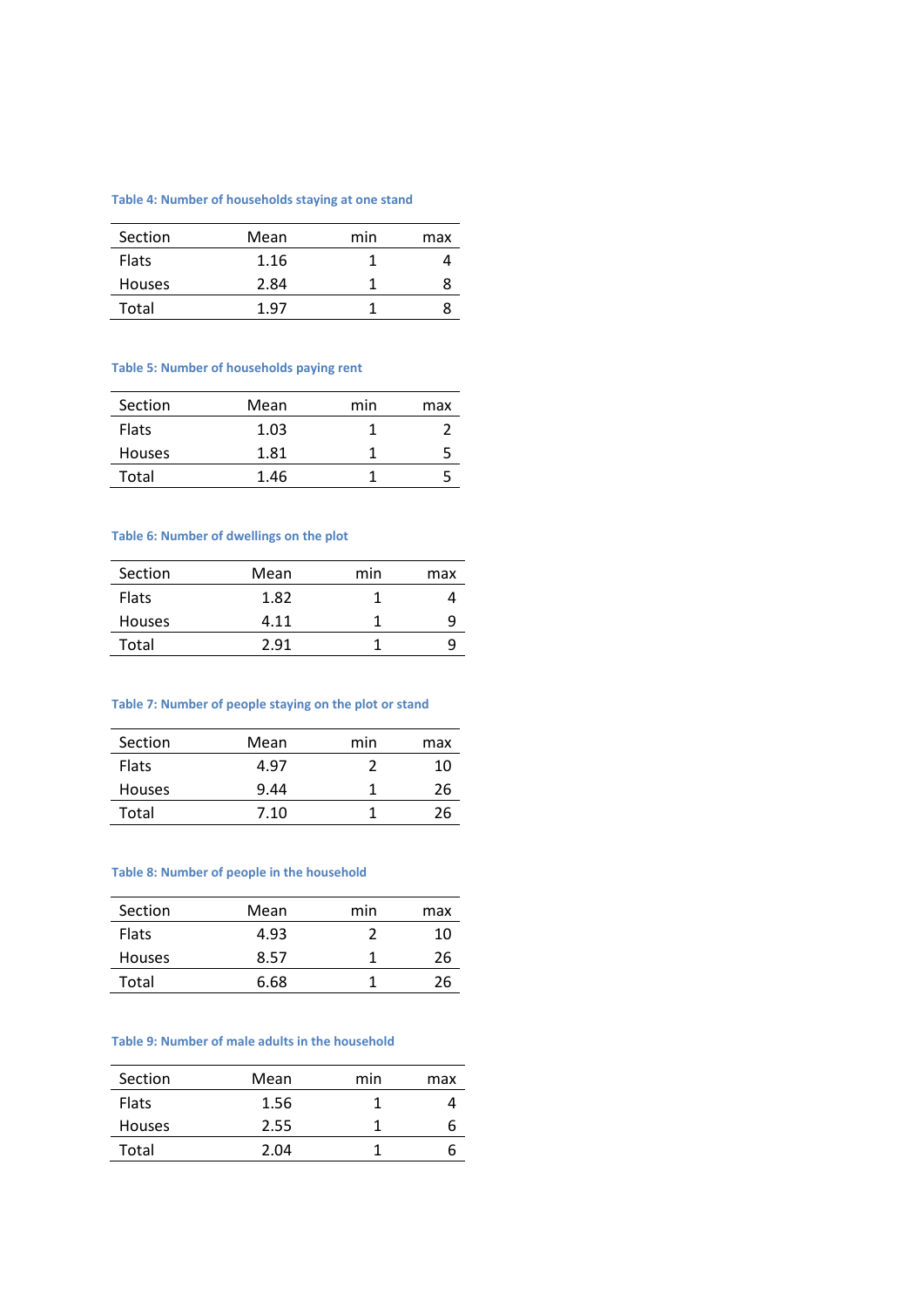### **Table 10: Number of female adults in the household**

| Section       | Mean | min | max |
|---------------|------|-----|-----|
| <b>Flats</b>  | 1.84 |     | ל   |
| <b>Houses</b> | 3.02 |     | q   |
| Total         | 2.40 |     | u   |

#### **Table 11: Number of male children in the household**

| Section       | Mean | min | max |
|---------------|------|-----|-----|
| <b>Flats</b>  | 1.62 |     |     |
| <b>Houses</b> | 2.03 |     |     |
| Total         | 1.83 |     |     |

### **Table 12: Number of female children in the household**

| Section       | Mean | min | max |
|---------------|------|-----|-----|
| <b>Flats</b>  | 1.65 |     |     |
| <b>Houses</b> | 2.42 |     |     |
| Total         | 2.03 |     |     |

# **Table 13: Age of household head**

| Section       | Mean  | min | max |
|---------------|-------|-----|-----|
| <b>Flats</b>  | 54.59 |     | 88  |
| <b>Houses</b> | 67.16 | 24  | 93  |
| Total         | 60.61 |     | qз  |
|               |       |     |     |

#### **Table 14: Sex of household head**

|        |        | <b>Flats</b> |        | <b>Houses</b> | Total  |            |  |
|--------|--------|--------------|--------|---------------|--------|------------|--|
| Sex    | Stands | Percentage   | Stands | Percentage    | Stands | Percentage |  |
| Male   | 31     | 50.82        | 31     | 55.36         | 62     | 52.99      |  |
| Female | 30     | 49.18        | 25     | 44.64         | 55     | 47.01      |  |
| Total  | 61     | 100          | 56     | 100           | 117    | 100        |  |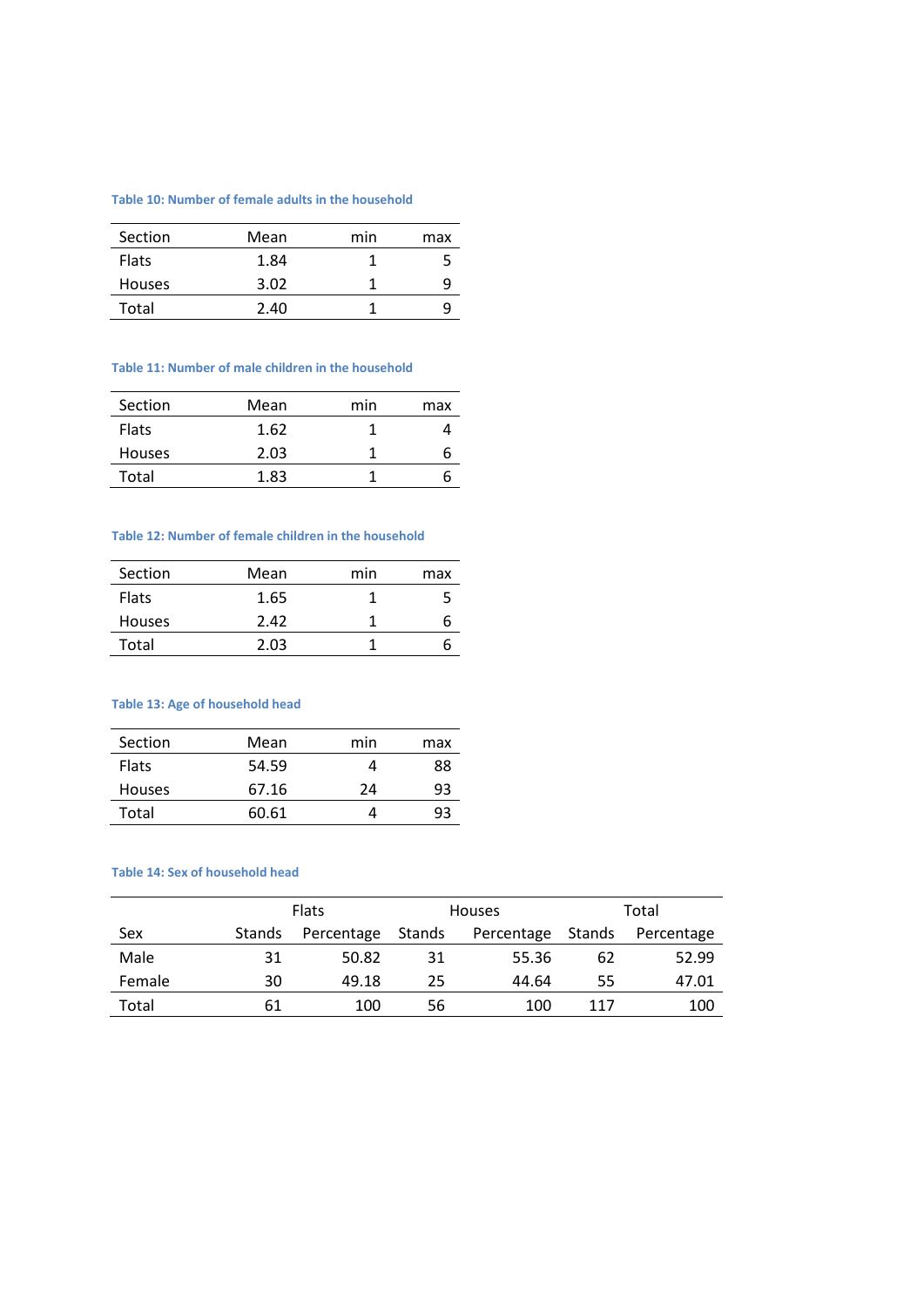# **Table 15: Marital status of household head**

|                         | <b>Flats</b>  |            |               | <b>Houses</b> | Total          |            |
|-------------------------|---------------|------------|---------------|---------------|----------------|------------|
| <b>Marital status</b>   | <b>Stands</b> | Percentage | <b>Stands</b> | Percentage    | <b>Stands</b>  | Percentage |
| Never married           |               | 1.69       | 1             | 1.82          | 2              | 1.75       |
| Married                 | 49            | 83.05      | 42            | 76.36         | 91             | 79.82      |
| Divorced(divorce order) | 1             | 1.69       | 1             | 1.82          | $\overline{2}$ | 1.75       |
| Separated               | 1             | 1.69       | n/a           | n/a           | 1              | 0.88       |
| Widow                   | 7             | 11.86      | 5             | 9.09          | 12             | 10.53      |
| Widower                 | n/a           | n/a        | 6             | 10.91         | 6              | 5.26       |
| Total                   | 59            | 100        | 55            | 100           | 114            | 100        |

# **Table 16: Have had a dead spouse**

|             |               | <b>Flats</b> |        | <b>Houses</b> | Total  |            |  |
|-------------|---------------|--------------|--------|---------------|--------|------------|--|
| Spouse died | <b>Stands</b> | Percentage   | Stands | Percentage    | Stands | Percentage |  |
| No.         | 31            | 54.39        | 31     | 56.36         | 62     | 55.36      |  |
| Yes         | 26            | 45.61        | 24     | 43.64         | 50     | 44.64      |  |
| Total       |               | 100          | 55     | 100           | 112    | 100        |  |

# **Table 17: Marriage type for married household head**

|                                | <b>Flats</b> |            | <b>Houses</b> |            | Total  |            |
|--------------------------------|--------------|------------|---------------|------------|--------|------------|
| Marriage type                  | Stands       | Percentage | <b>Stands</b> | Percentage | Stands | Percentage |
| Don't know                     |              | 1.67       | n/a           | n/a        |        | 0.86       |
| Traditional(customary, no reg) | 34           | 56.67      | 15            | 26.79      | 49     | 42.24      |
| Chapter 5:11 or 37             | 16           | 26.67      | 25            | 44.64      | 41     | 35.34      |
| Chapter 238 or 5:07            | 9            | 15         | 16            | 28.57      | 25     | 21.55      |
| Total                          | 60           | 100        | 56            | 100        | 116    | 100        |

# **Table 18: Number of wives in the marriage**

|       | <b>Flats</b> |            |        | <b>Houses</b> | Total  |            |
|-------|--------------|------------|--------|---------------|--------|------------|
| Wives | Stands       | Percentage | Stands | Percentage    | Stands | Percentage |
| None  |              | 1.69       |        | 1.79          |        | 1.74       |
| One   | 51           | 86.44      | 51     | 91.07         | 102    | 88.7       |
| Two   | 6            | 10.17      | 4      | 7.14          | 10     | 8.7        |
| Three |              | 1.69       | n/a    | n/a           |        | 0.87       |
| Total | 59           | 100        | 56     | 100           | 115    | 100        |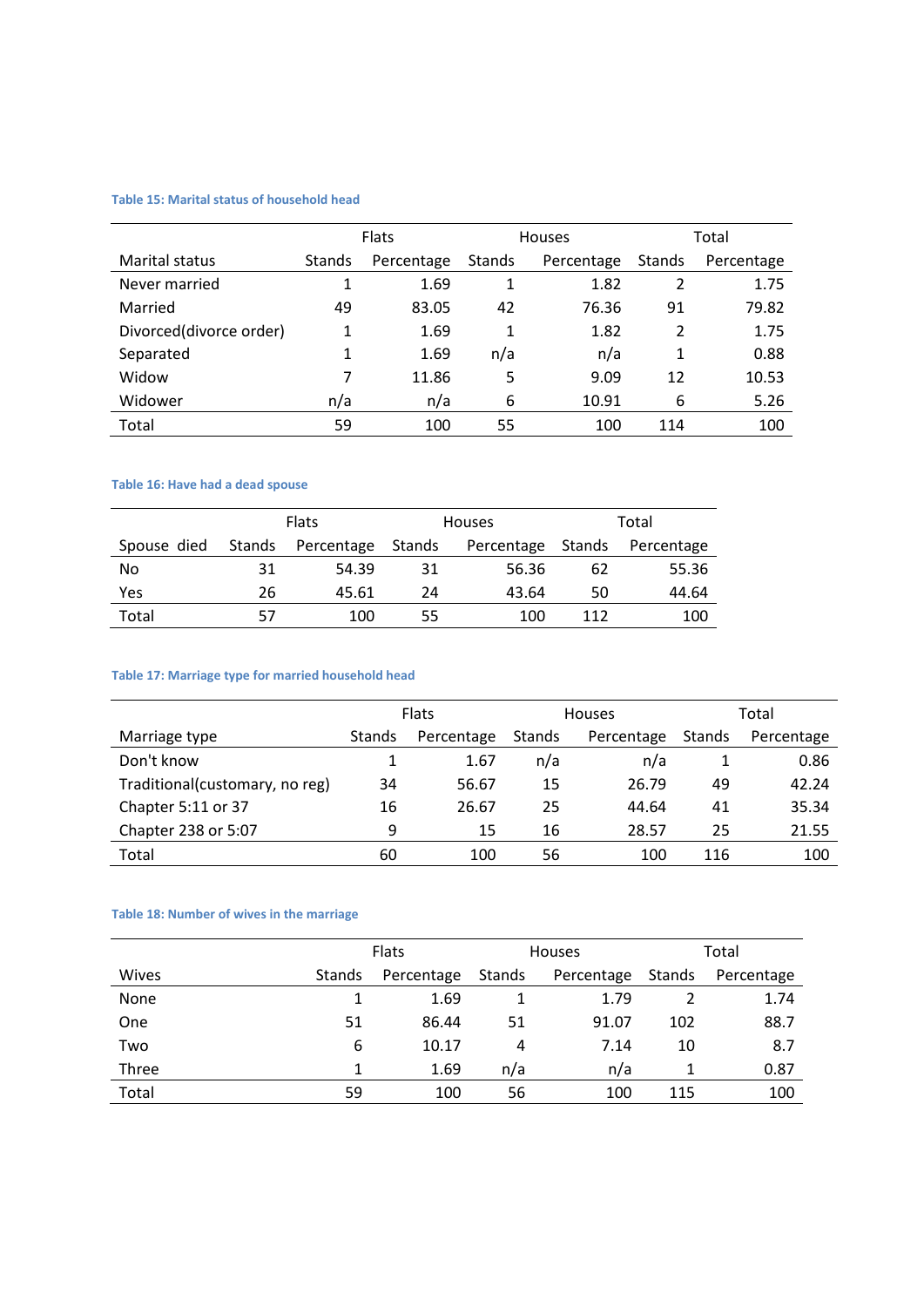# **Table 19: Presence of Marriage certificate**

|                 |        | <b>Flats</b> |        | <b>Houses</b> |        | Total      |  |
|-----------------|--------|--------------|--------|---------------|--------|------------|--|
| Has certificate | Stands | Percentage   | Stands | Percentage    | Stands | Percentage |  |
| No              | 36     | 60           | 15     | 26.79         | 51     | 43.97      |  |
| Yes             | 24     | 40           | 41     | 73.21         | 65     | 56.03      |  |
| Total           | 60     | 100          | 56     | 100           | 116    | 100        |  |

# **Table 20: Education level of the household head**

|                     | <b>Flats</b> |            |        | <b>Houses</b> | Total  |            |
|---------------------|--------------|------------|--------|---------------|--------|------------|
| Level               | Stands       | Percentage | Stands | Percentage    | Stands | Percentage |
| None                | 3            | 5          | 8      | 14.29         | 11     | 9.48       |
| Primary             | 15           | 25         | 13     | 23.21         | 28     | 24.14      |
| Secondary (O Level) | 36           | 60         | 28     | 50            | 64     | 55.17      |
| Advanced level      | 4            | 6.67       | 5      | 8.93          | 9      | 7.76       |
| Certificate         | 1            | 1.67       | 1      | 1.79          | 2      | 1.72       |
| <b>Diploma</b>      | n/a          | n/a        | 1      | 1.79          | 1      | 0.86       |
| Post Graduate       | 1            | 1.67       | n/a    | n/a           | 1      | 0.86       |
| Total               | 60           | 100        | 56     | 100           | 116    | 100        |

# **Table 21: Education level of the spouse**

|                     | Flats          |            |        | <b>Houses</b> | Total          |            |
|---------------------|----------------|------------|--------|---------------|----------------|------------|
| Level               | Stands         | Percentage | Stands | Percentage    | Stands         | Percentage |
| None                | 4              | 6.67       | 13     | 23.21         | 17             | 14.66      |
| Primary             | 11             | 18.33      | 12     | 21.43         | 23             | 19.83      |
| Secondary (O Level) | 35             | 58.33      | 28     | 50            | 63             | 54.31      |
| Advanced level      | 5              | 8.33       | 3      | 5.36          | 8              | 6.9        |
| Certificate         | 1              | 1.67       | 0      |               | 1              | 0.86       |
| Diploma             | $\overline{2}$ | 3.33       | 0      |               | $\overline{2}$ | 1.72       |
| Graduate            | 1              | 1.67       | 0      |               | 1              | 0.86       |
| N/A                 | 1              | 1.67       | 0      |               | 1              | 0.86       |
| Total               | 60             | 100        | 56     | 100           | 116            | 100        |

# **Table 22: Employment status of household head**

|                          | <b>Flats</b> |            | <b>Houses</b> |            | Total  |            |
|--------------------------|--------------|------------|---------------|------------|--------|------------|
| <b>Employment status</b> | Stands       | Percentage | Stands        | Percentage | Stands | Percentage |
| Permanent employment     | 24           | 39.34      | 20            | 35.71      | 44     | 37.61      |
| Self employment          |              | 11.48      | 9             | 16.07      | 16     | 13.68      |
| Unemployed               | 28           | 45.9       | 27            | 48.21      | 55     | 47.01      |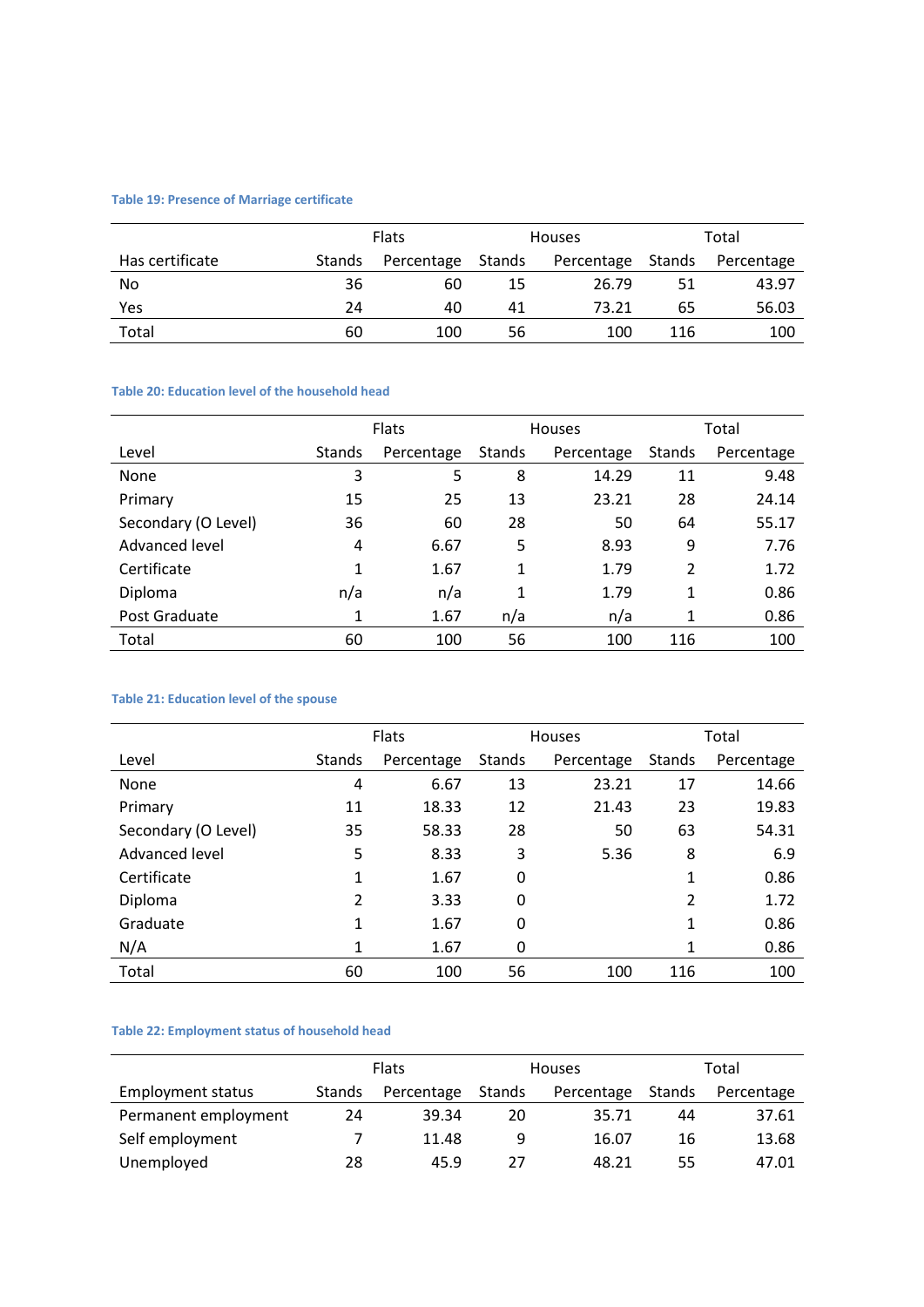| N/A   |    | 3.28 | n/a | 11/d | —                 | - -<br><b>1.7 T</b> |
|-------|----|------|-----|------|-------------------|---------------------|
| Total | ᇰᅩ | 100  | 56  | 100  | $\sim$ $-$<br>--- | 100                 |

# **Table 23: Employment status of household spouse**

|                          | <b>Flats</b> |            |        | <b>Houses</b> | Total  |            |
|--------------------------|--------------|------------|--------|---------------|--------|------------|
| <b>Employment status</b> | Stands       | Percentage | Stands | Percentage    | Stands | Percentage |
| Permanent employment     | 14           | 23.33      | 6      | 10.71         | 20     | 17.24      |
| Self employment          | 12           | 20         | 13     | 23.21         | 25     | 21.55      |
| Unemployed               | 31           | 51.67      | 33     | 58.93         | 64     | 55.17      |
| N/A                      | 3            | 5          | 4      | 7.14          |        | 6.03       |
| Total                    | 60           | 100        | 56     | 100           | 116    | 100        |

# **Table 24: Number of people in the household with permanent employment**

|                      | <b>Flats</b>  |            |        | Houses     | Total  |            |
|----------------------|---------------|------------|--------|------------|--------|------------|
| Permanently Employed | <b>Stands</b> | Percentage | Stands | Percentage | Stands | Percentage |
| None                 | 22            | 38.6       | 17     | 30.91      | 39     | 34.82      |
| One                  | 27            | 47.37      | 21     | 38.18      | 48     | 42.86      |
| Two                  | 8             | 14.04      | 12     | 21.82      | 20     | 17.86      |
| <b>Three</b>         | n/a           | n/a        | 3      | 5.45       | 3      | 2.68       |
| Four                 | n/a           | n/a        | 1      | 1.82       | 1      | 0.89       |
| Six                  | n/a           | n/a        | 1      | 1.82       | 1      | 0.89       |
| Total                | 57            | 100        | 55     | 100        | 112    | 100        |

# **Table 25: Number of people in the household who are working from home**

|                 | <b>Flats</b>  |            |                | <b>Houses</b> | Total         |            |
|-----------------|---------------|------------|----------------|---------------|---------------|------------|
| Self Employment | <b>Stands</b> | Percentage | Stands         | Percentage    | <b>Stands</b> | Percentage |
| <b>Nome</b>     | 20            | 33.33      | 24             | 42.86         | 44            | 37.93      |
| One             | 26            | 43.33      | 19             | 33.93         | 45            | 38.79      |
| Two             | 10            | 16.67      | 8              | 14.29         | 18            | 15.52      |
| Three           | 3             | 5          | $\overline{2}$ | 3.57          | 5             | 4.31       |
| Four            | 1             | 1.67       | 1              | 1.79          | 2             | 1.72       |
| Six             | n/a           | n/a        | 2              | 3.57          | 2             | 1.72       |
| Total           | 60            | 100        | 56             | 100           | 116           | 100        |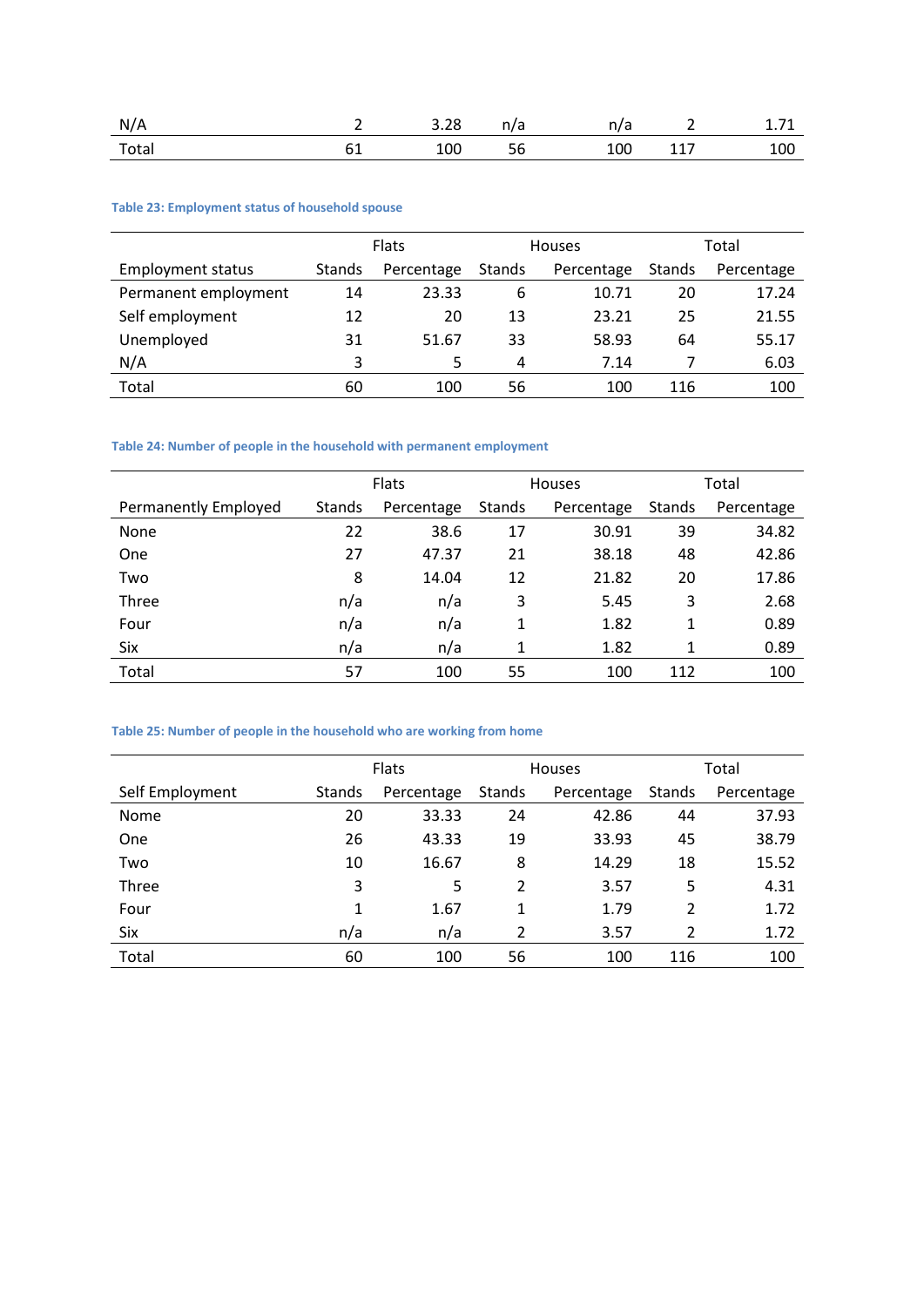### **Table 26 Other monthly income sources for the household**

|                       | <b>Flats</b>  |            |               | <b>Houses</b> | Total |
|-----------------------|---------------|------------|---------------|---------------|-------|
| Other Income          | <b>Stands</b> | Percentage | <b>Stands</b> | Percentage    |       |
| Petty trade           | 31            | 53.4       | 29            | 53.7          | 60    |
| Skilled trade/artisan | 1             | 1.7        | 1             | 1.9           |       |
| Cross border          | 4             | 6.9        | 1             | 1.9           | 5     |
| Other                 | 3             | 5.2        | 9             | 16.7          | 12    |
| Nothing               | 21            | 36.2       | 14            | 25.9          | 35    |
| Total                 | 58            |            | 54            |               | 112   |

Percentages and totals are based on respondents.

### **Table 27: Other sources of income**

|                       |               | <b>Flats</b> |               | Houses     | Total          |            |
|-----------------------|---------------|--------------|---------------|------------|----------------|------------|
| Sources               | <b>Stands</b> | Percentage   | <b>Stands</b> | Percentage | <b>Stands</b>  | Percentage |
| Children              | n/a           | n/a          | 2             | 22.22      | 2              | 16.67      |
| Farming               | 1             | 33.33        | 1             | 11.11      | $\overline{2}$ | 16.67      |
| <b>Grand Children</b> | n/a           | n/a          | 1             | 11.11      | 1              | 8.33       |
| Hand helper           | 1             | 33.33        | 1             | 11.11      | 2              | 16.67      |
| Lodgers               | n/a           | n/a          | 2             | 22.22      | $\overline{2}$ | 16.67      |
| Piece jobs            | n/a           | n/a          | 1             | 11.11      | 1              | 8.33       |
| Snooker               | 1             | 33.33        | n/a           | n/a        | 1              | 8.33       |
| Well wishers          | n/a           | n/a          | 1             | 11.11      | 1              | 8.33       |
| Total                 | 3             | 100          | 9             | 100        | 12             | 100        |

#### **Table 28: Monthly income from permanent employment as a household**

| Section       | mean   | min | max  |
|---------------|--------|-----|------|
| <b>Flats</b>  | 281.25 | 120 | 700  |
| <b>Houses</b> | 351.67 | 100 | 1000 |
| Total         | 311.43 | 100 | 1000 |
|               |        |     |      |

# **Table 29: Monthly income from temporary employment as a household**

| Section       | mean   | min | max |
|---------------|--------|-----|-----|
| <b>Flats</b>  | 132.50 | 20  | 500 |
| <b>Houses</b> | 101.63 | 30  | 250 |
| Total         | 113.50 | 20  | 500 |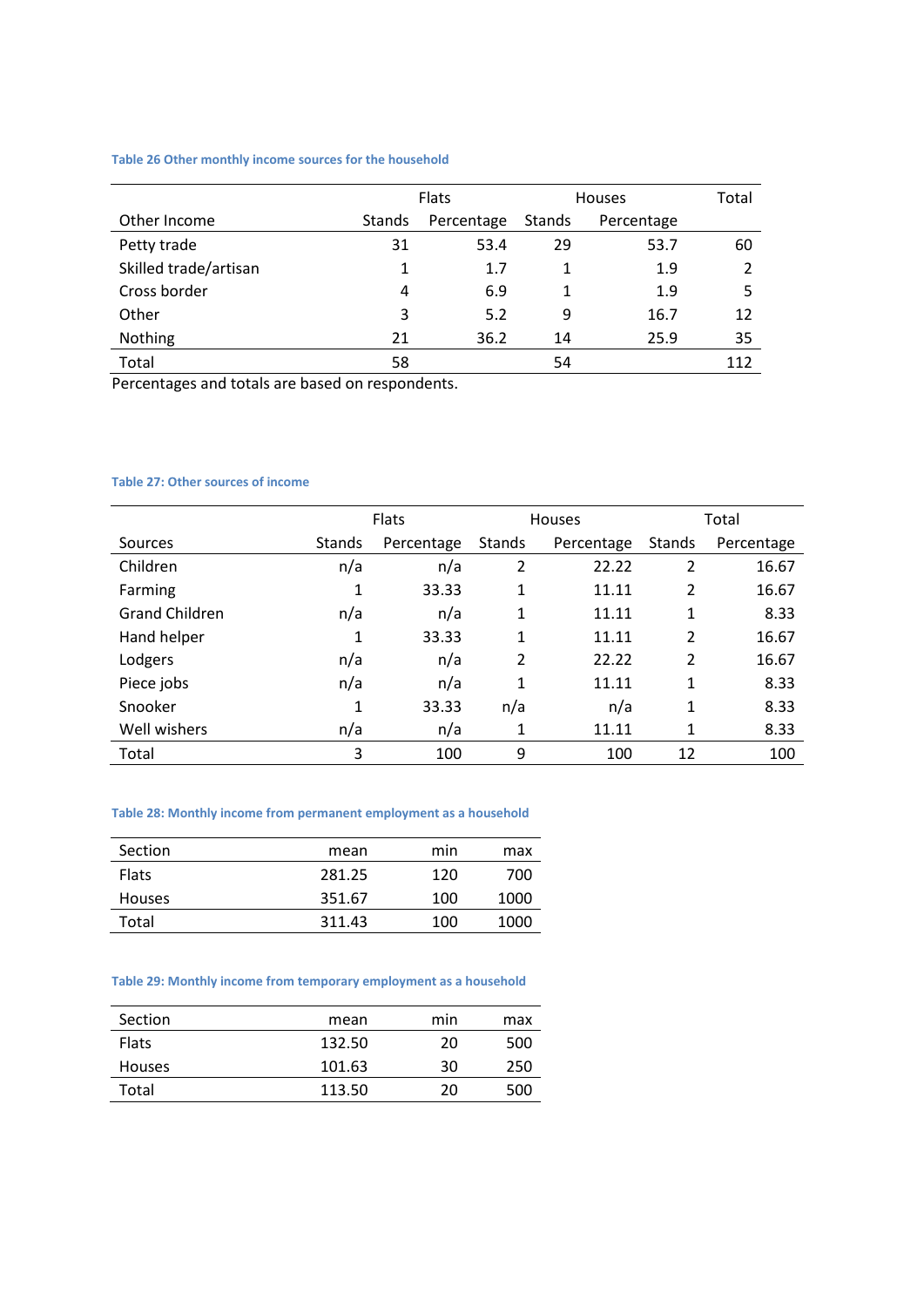# **Table 30: Monthly income from other sources as a household**

| Section       | Mean   | min | max  |
|---------------|--------|-----|------|
| <b>Flats</b>  | 144.21 | 10  | 1000 |
| <b>Houses</b> | 133.00 | 10  | 400  |
| Total         | 140.34 | 10  | 1000 |
|               |        |     |      |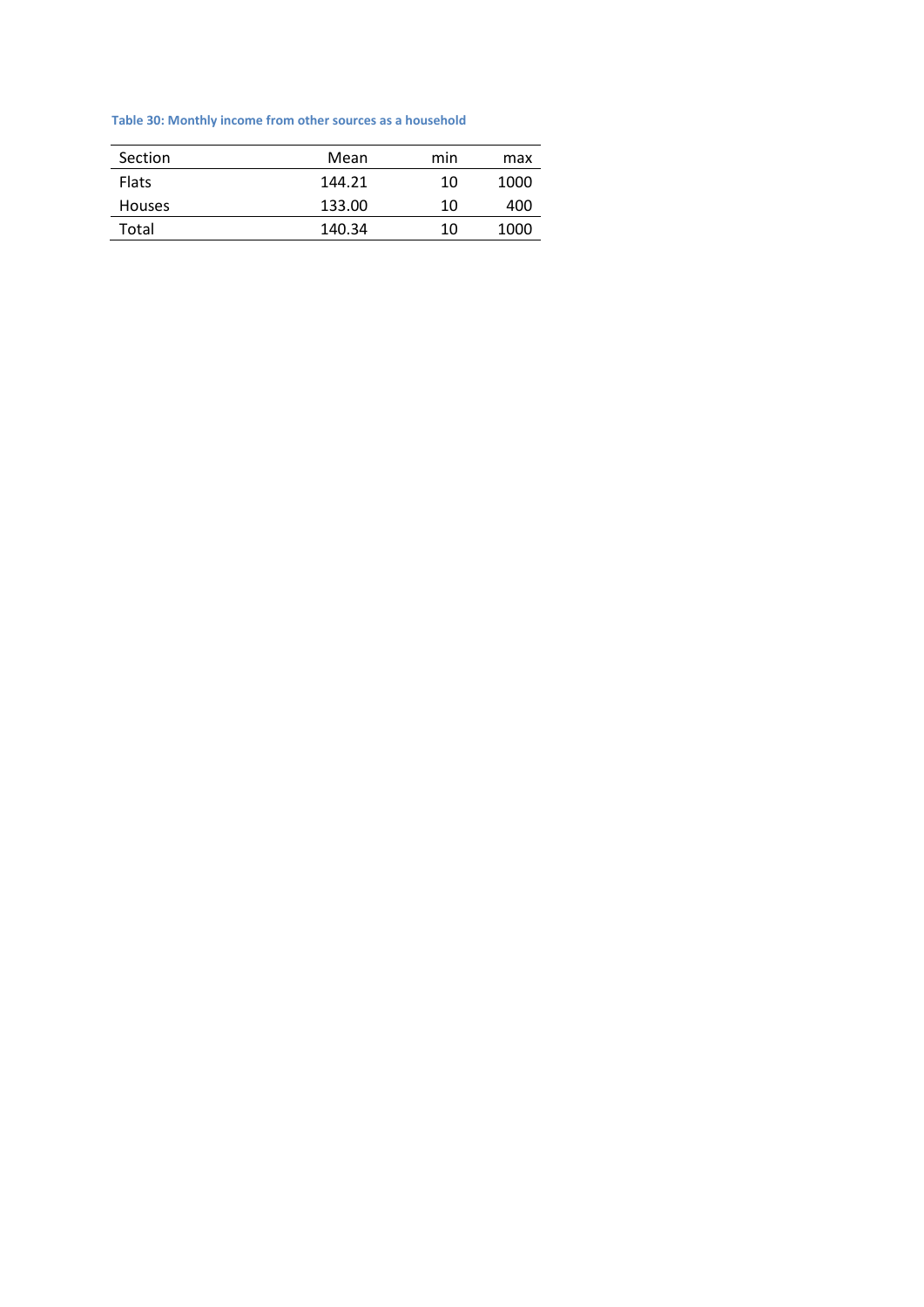# **Table 31: Tenure status of the dwelling**

|                              | <b>Flats</b>  |            | <b>Houses</b> |            | Total  |            |
|------------------------------|---------------|------------|---------------|------------|--------|------------|
| <b>Status</b>                | <b>Stands</b> | Percentage | Stands        | Percentage | Stands | Percentage |
| Owned with titles            | 17            | 27.87      | 34            | 61.82      | 51     | 43.97      |
| Rent to buy (council/Govt)   | 17            | 27.87      | 2             | 3.64       | 19     | 16.38      |
| lodger (with lodger's card)  | 9             | 14.75      | 0             |            | 9      | 7.76       |
| <b>Inherited House</b>       |               | 11.48      | 18            | 32.73      | 25     | 21.55      |
| Paying to council (no deeds) | 3             | 4.92       | 1             | 1.82       | 4      | 3.45       |
| Company House with lease     | 8             | 13.11      | 0             |            | 8      | 6.9        |
| Total                        | 61            | 100        | 55            | 100        | 116    | 100        |

# **Table 32: Type of agreement for the dwelling**

|                       | <b>Flats</b>  |            | <b>Houses</b> |            | Total  |            |
|-----------------------|---------------|------------|---------------|------------|--------|------------|
| Agreement             | <b>Stands</b> | Percentage | <b>Stands</b> | Percentage | Stands | Percentage |
| Lodger's card         | 14            | 23.73      | n/a           | n/a        | 14     | 12.17      |
| Rent to buy agreement | 16            | 27.12      | 8             | 14.29      | 24     | 20.87      |
| Title deeds           | 10            | 16.95      | 42            | 75         | 52     | 45.22      |
| Lease agreement       | 7             | 11.86      | 1             | 1.79       | 8      | 6.96       |
| Inherited house       | 1             | 1.69       | 3             | 5.36       | 4      | 3.48       |
| None                  | 2             | 3.39       | 1             | 1.79       | 3      | 2.61       |
| Council Lodger        | 9             | 15.25      | n/a           | n/a        | 9      | 7.83       |
| Don't know            | n/a           | n/a        | 1             | 1.79       | 1      | 0.87       |
| Total                 | 59            | 100        | 56            | 100        | 115    | 100        |

# **Table 33: Payment of rent by occupier to council**

|        | <b>Flats</b> |            | <b>Houses</b> |                   | Total |            |
|--------|--------------|------------|---------------|-------------------|-------|------------|
| Paying | Stands       | Percentage | Stands        | Percentage Stands |       | Percentage |
| No     |              | 4.92       |               | 5.36              |       | 5.13       |
| Yes    | 58           | 95.08      | 53            | 94.64             | 111   | 94.87      |
| Total  | 61           | 100        | 56            | 100               | 117   | 100        |

### **Table 34: How much is being paid to council**

| Section       | mean  | min | max |
|---------------|-------|-----|-----|
| <b>Flats</b>  | 40.27 | 10  | 100 |
| <b>Houses</b> | 40.58 | 18  | 62  |
| Total         | 40.42 | 10  | 100 |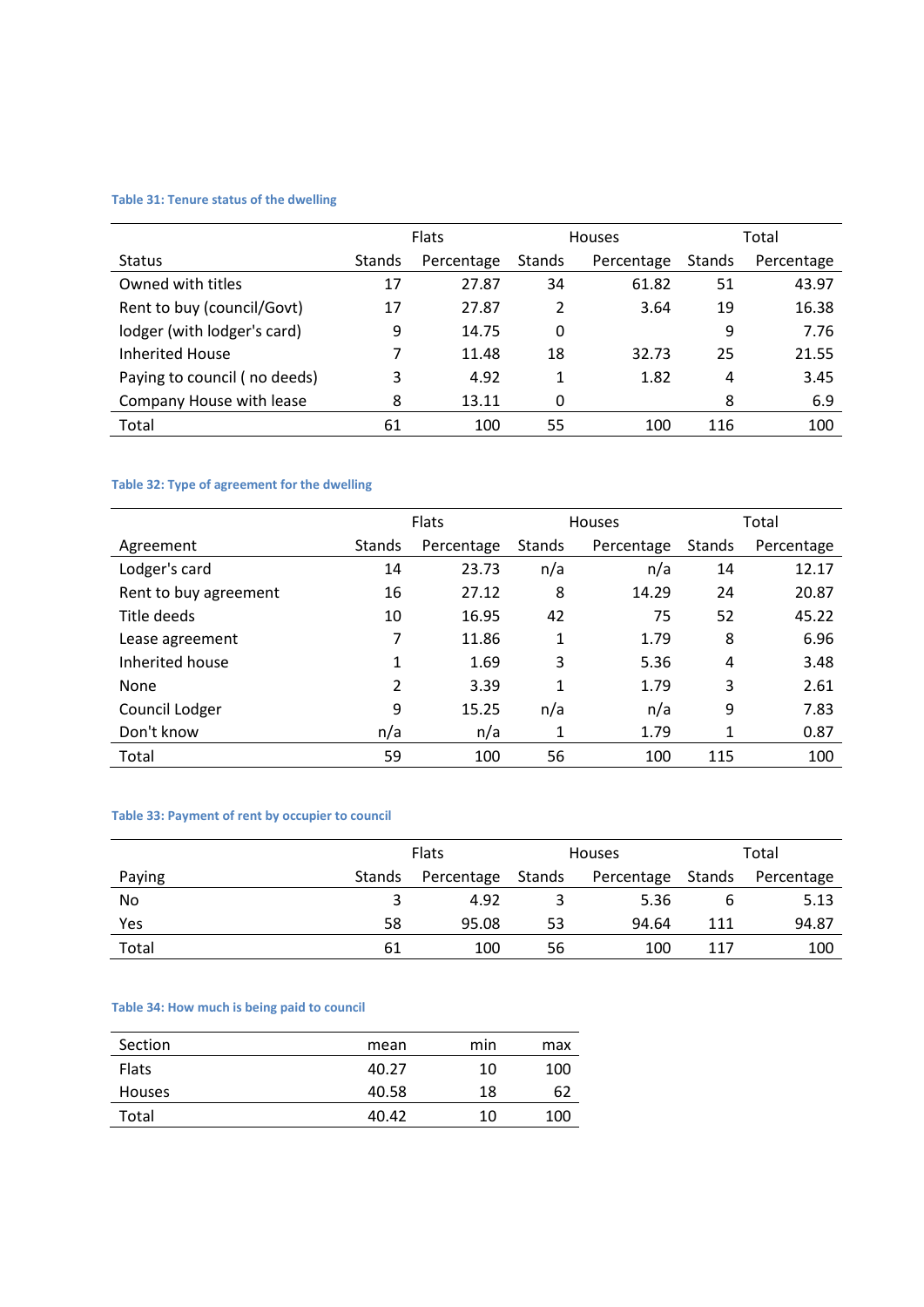#### **Table 35: Reason for not paying rent to council**

|                 | <b>Flats</b> |            | <b>Houses</b> |            | Total  |            |
|-----------------|--------------|------------|---------------|------------|--------|------------|
| Reason          | Stands       | Percentage | Stands        | Percentage | Stands | Percentage |
| Cannot afford   |              |            |               | 3.57       |        | 2.83       |
| Finished paying |              |            | n/a           | n/a        |        | 0.94       |
| N/A             | 48           | 96         | 54            | 96.43      | 102    | 96.23      |
| Total           | 50           | 100        | 56            | 100        | 106    | 100        |

#### **Table 36: Is Household on rent to buy scheme**

|                | Flats  |                      | <b>Houses</b> |            | Total  |            |
|----------------|--------|----------------------|---------------|------------|--------|------------|
| On Rent to Buy | Stands | Stands<br>Percentage |               | Percentage | Stands | Percentage |
| No             |        | 8.2                  | 13            | 23.21      | 18     | 15.38      |
| Yes            | 17     | 27.87                | 9             | 16.07      | 26     | 22.22      |
| n/a            | 39     | 63.93                | 34            | 60.71      | 73     | 62.39      |
| Total          | 61     | 100                  | 56            | 100        | 117    | 100        |

# **Table 37: Time in years the households who are renting to buy have been renting**

| Section       | mean  | min | max |
|---------------|-------|-----|-----|
| Flats         | 21.25 | 19  | 25  |
| <b>Houses</b> | 40    | b   | 63  |
| Total         | 27.5  | o   | 63  |

#### **Table 38: Amount paid since joining the Rent to buy Scheme**

| Section       | mean    | min | max   |
|---------------|---------|-----|-------|
| <b>Flats</b>  | 2952.65 | 0   | 7200  |
| <b>Houses</b> | 7222.89 |     | 25000 |
| Total         | 4430.81 | O   | 25000 |

# **Table 39: Amount being paid per month for rent to buy**

| Section       | mean  | min | max |
|---------------|-------|-----|-----|
| <b>Flats</b>  | 29.06 | 20  | 30  |
| <b>Houses</b> | 34.17 | 20  | 40  |
| Total         | 30.45 | 20  | 40  |
|               |       |     |     |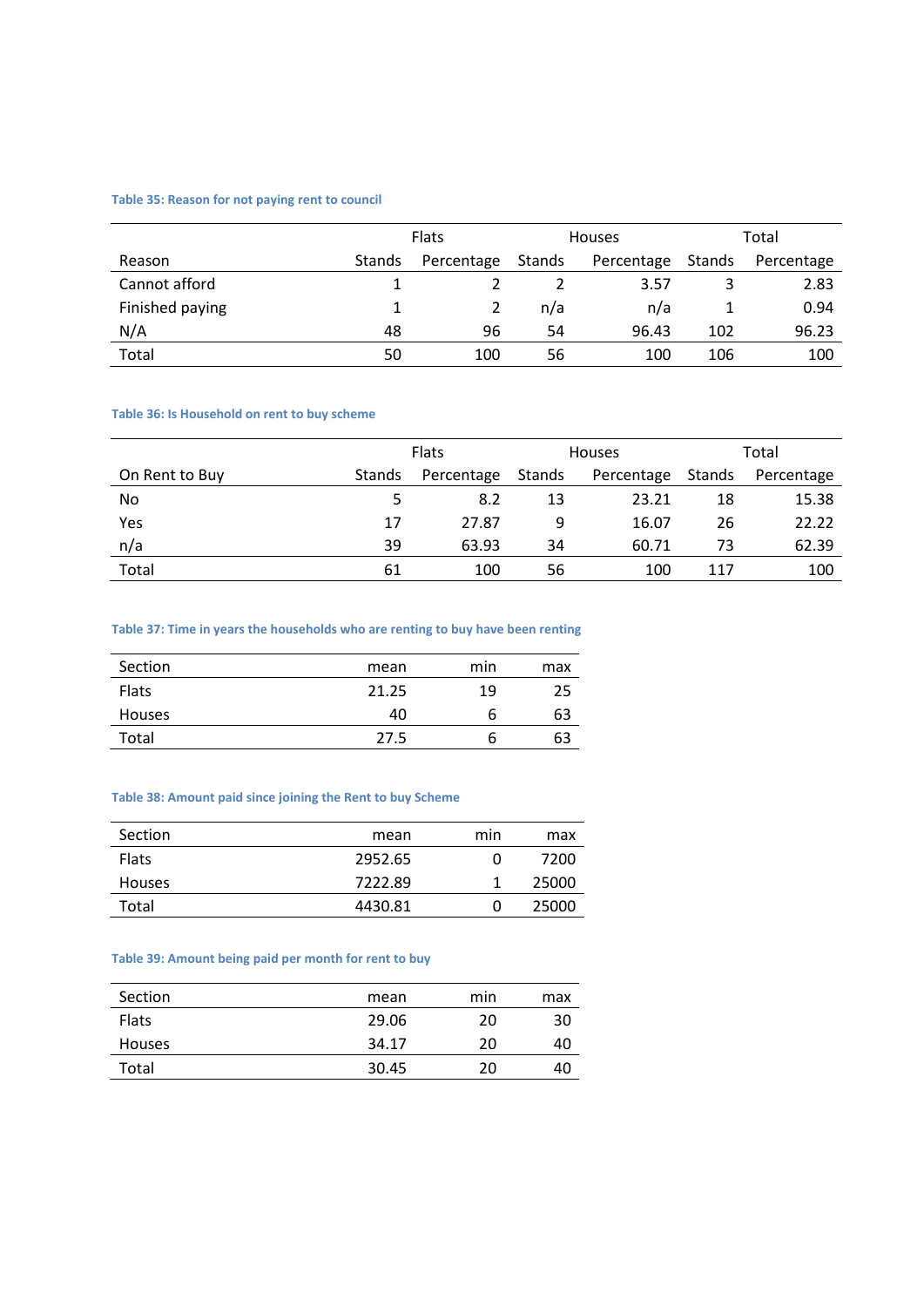# **Table 40: Perception on how the households think on payments towards their stands**

|                 |        | <b>Flats</b> |        | <b>Houses</b> |        | Total      |  |
|-----------------|--------|--------------|--------|---------------|--------|------------|--|
| Finished paying | Stands | Percentage   | Stands | Percentage    | Stands | Percentage |  |
| Yes             | 17     | 100          |        | 88.89         | 25     | 96.15      |  |
| Don't know      | n/a    | n/a          |        | 11.11         |        | 3.85       |  |
| Total           | 17     | 100          | a      | 100           | 26     | 100        |  |

# **Table 41: Proof of title deeds**

|       | <b>Flats</b> |            |        | <b>Houses</b> | Total |            |  |
|-------|--------------|------------|--------|---------------|-------|------------|--|
| Proof | Stands       | Percentage | Stands | Percentage    |       | Percentage |  |
| No    | 20           | 32.79      | 5      | 8.93          | 25    | 21.37      |  |
| Yes   | 17           | 27.87      | 41     | 73.21         | 58    | 49.57      |  |
| n/a   | 24           | 39.34      | 10     | 17.86         | 34    | 29.06      |  |
| Total | 61           | 100        | 56     | 100           | 117   | 100        |  |

# **Table 42: How the home was acquired**

|                            |                | Flats      |               | <b>Houses</b> | Total  |            |  |
|----------------------------|----------------|------------|---------------|---------------|--------|------------|--|
| How                        | <b>Stands</b>  | Percentage | <b>Stands</b> | Percentage    | Stands | Percentage |  |
| Purchase                   |                | 1.64       | 4             | 7.41          | 5      | 4.35       |  |
| Rent to buy scheme         | 6              | 9.84       | 9             | 16.67         | 15     | 13.04      |  |
| Inherited                  | 3              | 4.92       | 21            | 38.89         | 24     | 20.87      |  |
| Employer assisted purchase | $\mathfrak{p}$ | 3.28       | 1             | 1.85          | 3      | 2.61       |  |
| Allocated by Council/Govt  | 41             | 67.21      | 19            | 35.19         | 60     | 52.17      |  |
| <b>Company House</b>       | 8              | 13.11      | n/a           | n/a           | 8      | 6.96       |  |
| Total                      | 61             | 100        | 54            | 100           | 115    | 100        |  |

#### **Table 43: Where home was acquired from**

|                        |        | <b>Flats</b> |               | <b>Houses</b> |               | Total      |  |  |
|------------------------|--------|--------------|---------------|---------------|---------------|------------|--|--|
| Acquired from          | Stands | Percentage   | <b>Stands</b> | Percentage    | <b>Stands</b> | Percentage |  |  |
| Parents                | 16     | 26.23        | 30            | 56.6          | 46            | 40.35      |  |  |
| We bought it           | 12     | 19.67        | 15            | 28.3          | 27            | 23.68      |  |  |
| Council/Government     | 21     | 34.43        |               | 13.21         | 28            | 24.56      |  |  |
| Company                | 11     | 18.03        | n/a           | n/a           | 11            | 9.65       |  |  |
| Inherited from husband | 1      | 1.64         | 1             | 1.89          | 2             | 1.75       |  |  |
| Total                  | 61     | 100          | 53            | 100           | 114           | 100        |  |  |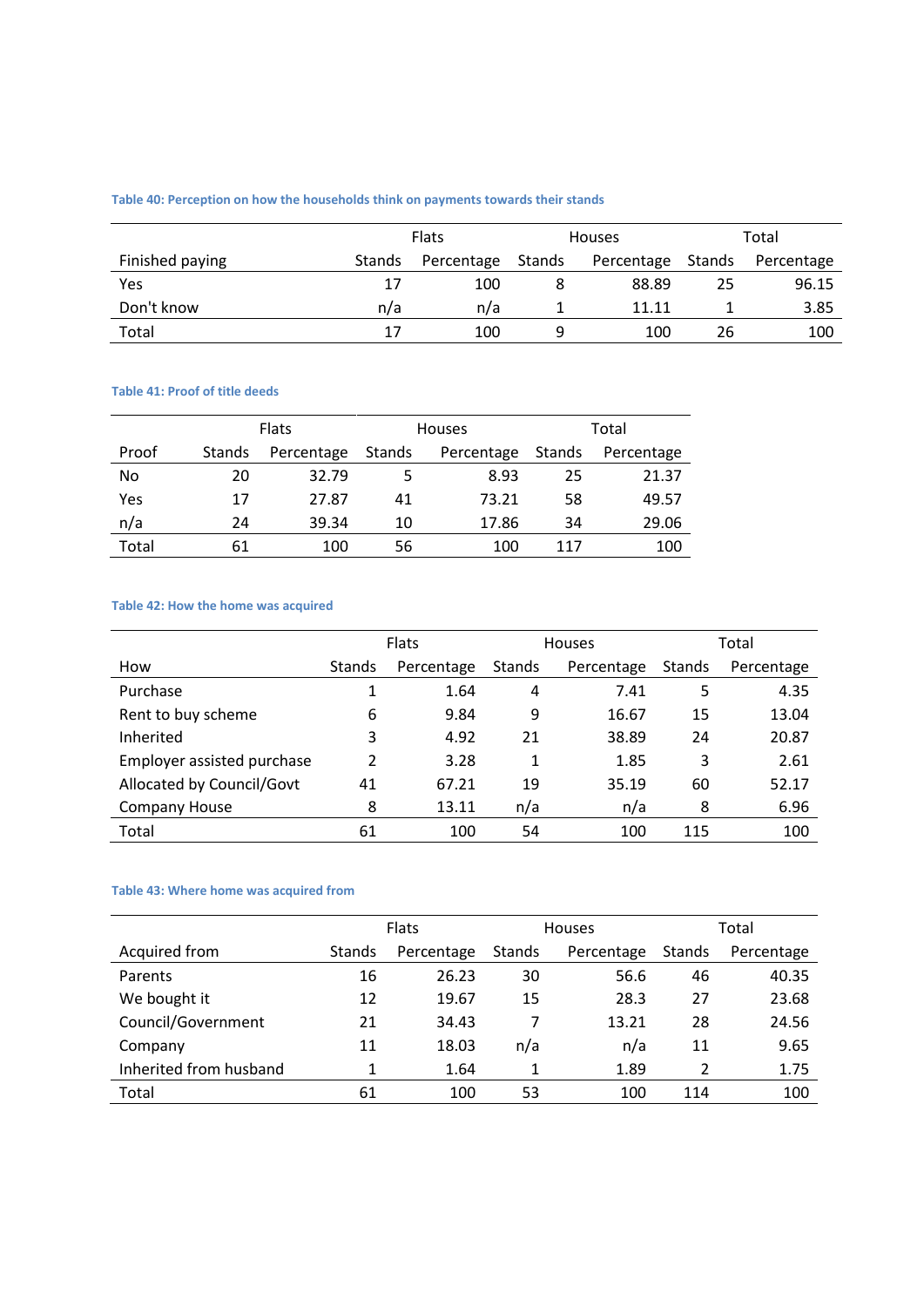# **Table 44: Can the household sell the property**

|            |        | <b>Flats</b> |        | <b>Houses</b> | Total  |            |  |
|------------|--------|--------------|--------|---------------|--------|------------|--|
| Can Sell   | Stands | Percentage   | Stands | Percentage    | Stands | Percentage |  |
| No         | 50     | 83.33        | 43     | 76.79         | 93     | 80.17      |  |
| Yes        | 3      |              | 6      | 10.71         | 9      | 7.76       |  |
| Don't know |        | 11.67        |        | 12.5          | 14     | 12.07      |  |
| Total      | 60     | 100          | 56     | 100           | 116    | 100        |  |

#### **Table 45: Who takes over in divorce**

|                             | <b>Flats</b> |            | <b>Houses</b> |            | Total  |            |
|-----------------------------|--------------|------------|---------------|------------|--------|------------|
| Who takes over              | Stands       | Percentage | <b>Stands</b> | Percentage | Stands | Percentage |
| Don't know                  | 8            | 13.33      | 9             | 16.07      | 17     | 14.66      |
| Shared among family members | n/a          | n/a        | 1             | 1.79       | 1      | 0.86       |
| Husband                     | 8            | 13.33      | 7             | 12.5       | 15     | 12.93      |
| Wife                        | 6            | 10         | n/a           | n/a        | 6      | 5.17       |
| Wife and children           | 3            | 5          | 4             | 7.14       | 7      | 6.03       |
| Other family members        | 7            | 11.67      | 10            | 17.86      | 17     | 14.66      |
| Children                    | 2            | 3.33       | n/a           | n/a        | 2      | 1.72       |
| N/A                         | 26           | 43.33      | 25            | 44.64      | 51     | 43.97      |
| Total                       | 60           | 100        | 56            | 100        | 116    | 100        |

# **Table 46: Person(s) who takes over in the event the owner/occupier dies**

|                     | Flats         |            | Houses |            |              | Total      |
|---------------------|---------------|------------|--------|------------|--------------|------------|
| Who takes over      | <b>Stands</b> | Percentage | Stands | Percentage | Stands       | Percentage |
| Don't know          | 4             | 6.56       | 1      | 1.79       | 5            | 4.27       |
| husband             | 1             | 1.64       | n/a    | n/a        | $\mathbf{1}$ | 0.85       |
| Wife                | 3             | 4.92       | 5      | 8.93       | 8            | 6.84       |
| <b>Girl Child</b>   | 4             | 6.56       | 6      | 10.71      | 10           | 8.55       |
| Boy Child           | 26            | 42.62      | 10     | 17.86      | 36           | 30.77      |
| Other family member | 7             | 11.48      | 23     | 41.07      | 30           | 25.64      |
| Children            | 9             | 14.75      | 9      | 16.07      | 18           | 15.38      |
| Shared among family | 2             | 3.28       | 2      | 3.57       | 4            | 3.42       |
| Company             | 4             | 6.56       | n/a    | n/a        | 4            | 3.42       |
| N/A                 | 1             | 1.64       | n/a    | n/a        | 1            | 0.85       |
| Total               | 61            | 100        | 56     | 100        | 117          | 100        |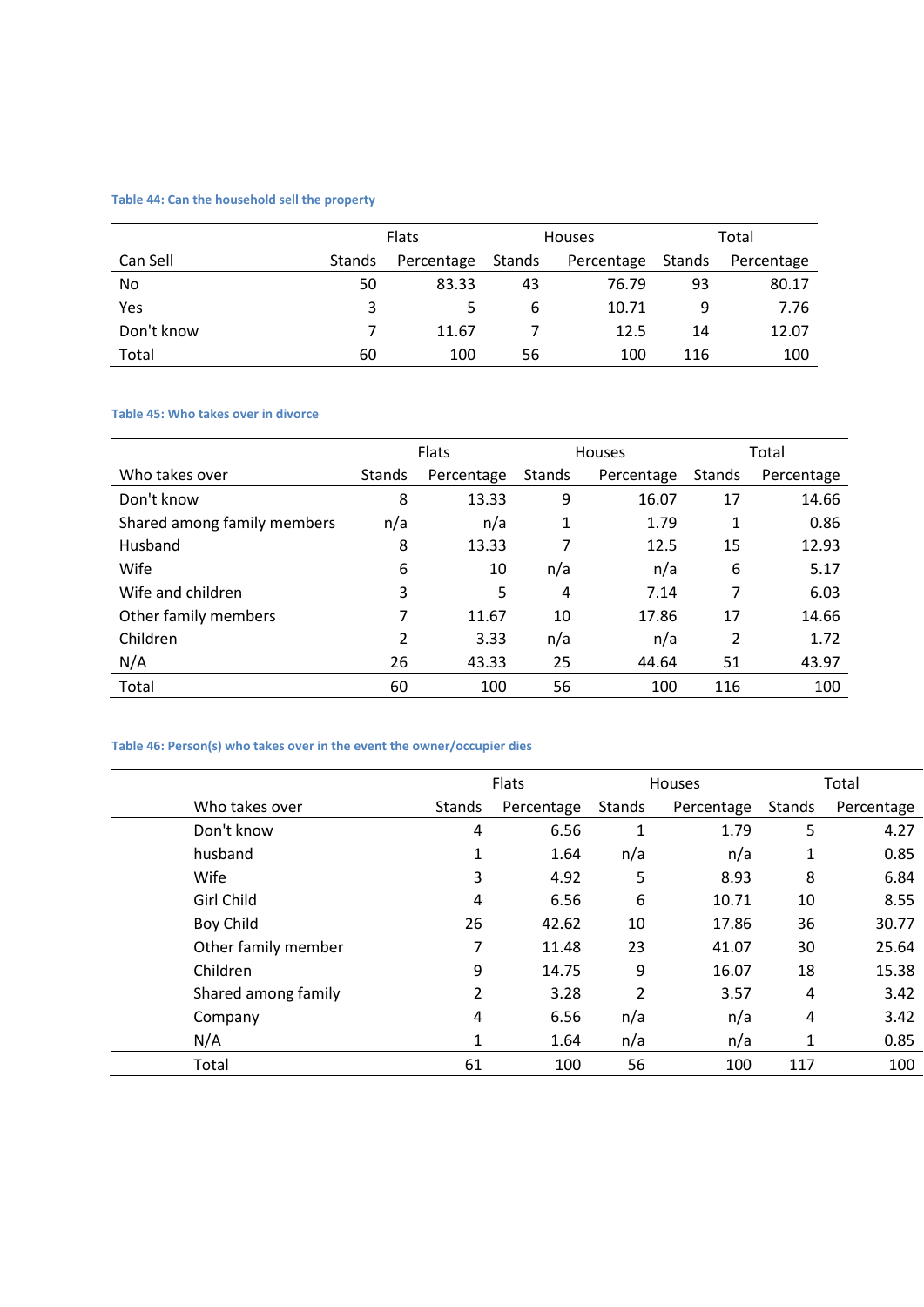# **Table 47: Is owner/occupier on house waiting list**

|                     |        | <b>Flats</b> |        | <b>Houses</b> |        | Total      |  |
|---------------------|--------|--------------|--------|---------------|--------|------------|--|
| <b>Waiting List</b> | Stands | Percentage   | Stands | Percentage    | Stands | Percentage |  |
| No                  | 36     | 65.45        | 26     | 53.06         | 62     | 59.62      |  |
| Yes                 | 17     | 30.91        | 9      | 18.37         | 26     | 25         |  |
| n/a                 |        | 3.64         | 14     | 28.57         | 16     | 15.38      |  |
| Total               | 55     | 100          | 49     | 100           | 104    | 100        |  |

### **Table 48: Main water source**

|                         |               | <b>Flats</b> |               | <b>Houses</b> | Total         |            |
|-------------------------|---------------|--------------|---------------|---------------|---------------|------------|
| <b>Water Source</b>     | <b>Stands</b> | Percentage   | <b>Stands</b> | Percentage    | <b>Stands</b> | Percentage |
| Piped treated inside    | 37            | 62.71        | 21            | 37.5          | 58            | 50.43      |
| Piped untreated inside  | 18            | 30.51        | 27            | 48.21         | 45            | 39.13      |
| Piped untreated outside | 3             | 5.08         |               | 12.5          | 10            | 8.7        |
| <b>Bottled water</b>    | n/a           | n/a          |               | 1.79          | 1             | 0.87       |
| Neihbhours              |               | 1.69         | n/a           | n/a           |               | 0.87       |
| Total                   | 59            | 100          | 56            | 100           | 115           | 100        |

# **Table 49: Connection to council water**

|           | <b>Flats</b>  |            |        | <b>Houses</b>     | Total |            |  |
|-----------|---------------|------------|--------|-------------------|-------|------------|--|
| Connected | <b>Stands</b> | Percentage | Stands | Percentage Stands |       | Percentage |  |
| No        | -5.           | 8.2        |        | 8.93              | 10    | 8.55       |  |
| Yes       | 56            | 91.8       | 51     | 91.07             | 107   | 91.45      |  |
| Total     | 61            | 100        | 56     | 100               | 117   | 100        |  |

# **Table 50: Frequency of water from council**

|                                         | Flats  |            | <b>Houses</b> |            | Total  |            |
|-----------------------------------------|--------|------------|---------------|------------|--------|------------|
| Frequency                               | Stands | Percentage | <b>Stands</b> | Percentage | Stands | Percentage |
| Everyday                                | 28     | 46.67      | 34            | 60.71      | 62     | 53.45      |
| Sometimes everyday                      | 23     | 38.33      | 22            | 39.29      | 45     | 38.79      |
| More than 3 times a week but not evrydy | 4      | 6.67       | n/a           | n/a        | 4      | 3.45       |
| Less than 3 times a week                | 2      | 3.33       | n/a           | n/a        | 2      | 1.72       |
| Never                                   | 1      | 1.67       | n/a           | n/a        | 1      | 0.86       |
| No water for 3 years                    | 1      | 1.67       | n/a           | n/a        | 1      | 0.86       |
| N/A                                     | 1      | 1.67       | n/a           | n/a        | 1      | 0.86       |
| Total                                   | 60     | 100        | 56            | 100        | 116    | 100        |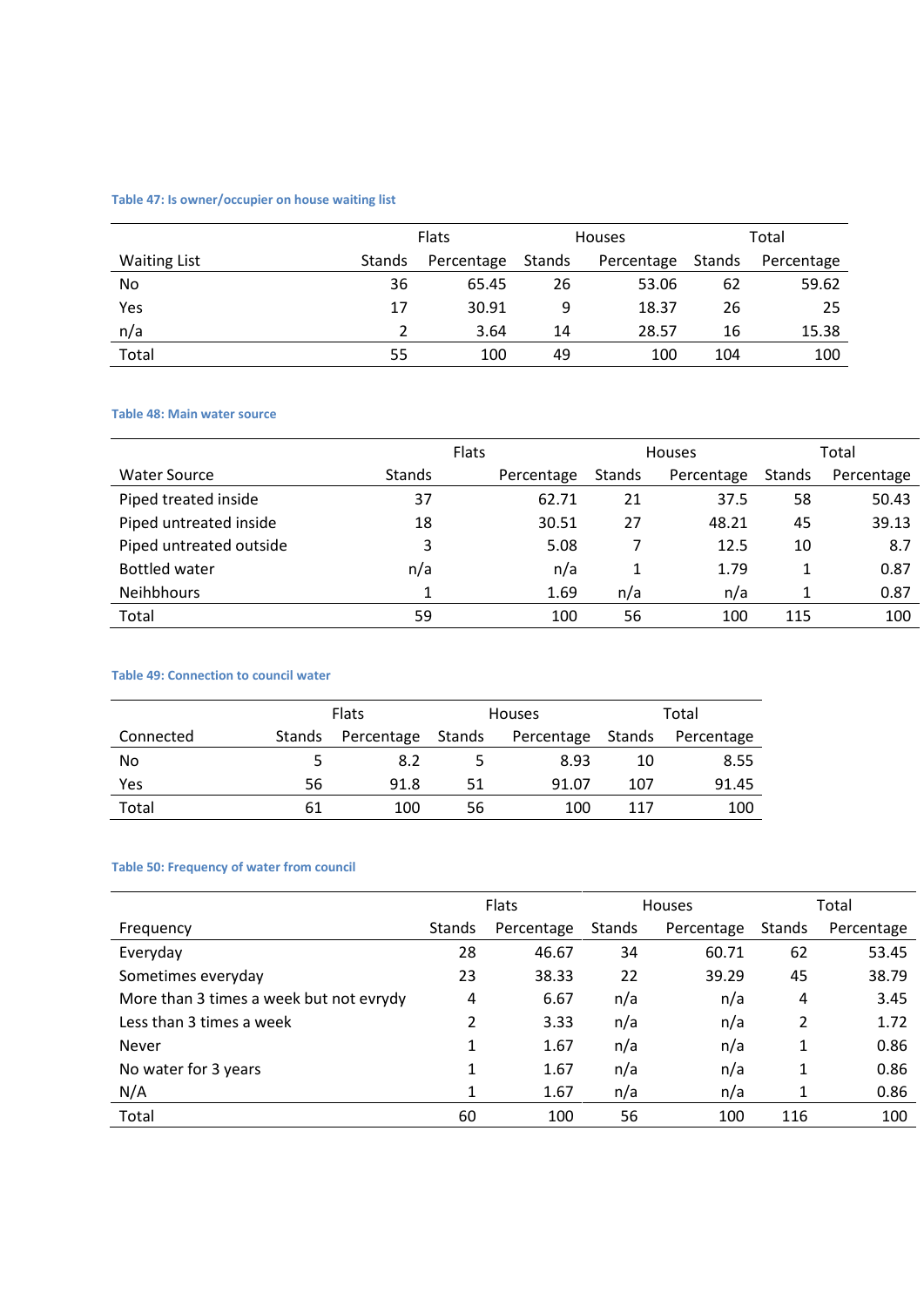|                                   | <b>Flats</b>  |            |               | <b>Houses</b> | Total  |            |  |
|-----------------------------------|---------------|------------|---------------|---------------|--------|------------|--|
| Source                            | <b>Stands</b> | Percentage | <b>Stands</b> | Percentage    | Stands | Percentage |  |
| Borehole/Well at home             | n/a           | n/a        | 1             | 1.82          | 1      | 0.88       |  |
| Another building/floor            | 1             | 1.69       | 1             | 1.82          | 2      | 1.75       |  |
| Local business/ church/clinic/org | 18            | 30.51      | 19            | 34.55         | 37     | 32.46      |  |
| Community/Company borehole        | 28            | 47.46      | 30            | 54.55         | 58     | 50.88      |  |
| Neighbour's well or borehole      | 1             | 1.69       | n/a           | n/a           | 1      | 0.88       |  |
| Water delivery                    | n/a           | n/a        | 1             | 1.82          | 1      | 0.88       |  |
| River                             | 3             | 5.08       | n/a           | n/a           | 3      | 2.63       |  |
| Council                           | 6             | 10.17      | n/a           | n/a           | 6      | 5.26       |  |
| Buy from store                    | 1             | 1.69       | 1             | 1.82          | 2      | 1.75       |  |
| Water containers                  | 1             | 1.69       | 2             | 3.64          | 3      | 2.63       |  |
| Total                             | 59            | 100        | 55            | 100           | 114    | 100        |  |

**Table 51: Alternative source when there is no water from the tap for those connected to council water**

# **Table 52: Payment method for water**

|                             |               | <b>Flats</b> |        | <b>Houses</b> | Total  |            |  |
|-----------------------------|---------------|--------------|--------|---------------|--------|------------|--|
| Payment method              | <b>Stands</b> | Percentage   | Stands | Percentage    | Stands | Percentage |  |
| It is included in the rates | 51            | 83.61        | 47     | 83.93         | 98     | 83.76      |  |
| It is billed separately     | 9             | 14.75        | 8      | 14.29         | 17     | 14.53      |  |
| Don't pay at all            |               | 1.64         |        | 1.79          |        | 1.71       |  |
| Total                       | 61            | 100          | 56     | 100           | 117    | 100        |  |

# **Table 53: Connection to National electricity grid**

|           | <b>Flats</b> |            |        | <b>Houses</b> | Total  |            |  |
|-----------|--------------|------------|--------|---------------|--------|------------|--|
| Connected | Stands       | Percentage | Stands | Percentage    | Stands | Percentage |  |
| No        | 60           | 98.36      | 54     | 96.43         | 114    | 97.44      |  |
| Yes       |              | 1.64       |        | 3.57          | ર      | 2.56       |  |
| Total     | 61           | 100        | 56     | 100           | 117    | 100        |  |

# **Table 54: Frequency of getting electricity**

|                          |               | <b>Flats</b> |        | <b>Houses</b> | Total  |            |  |
|--------------------------|---------------|--------------|--------|---------------|--------|------------|--|
| Frequency                | <b>Stands</b> | Percentage   | Stands | Percentage    | Stands | Percentage |  |
| Everyday                 | 27            | 44.26        | 24     | 42.86         | 51     | 43.59      |  |
| All day                  |               | 1.64         | 0      |               |        | 0.85       |  |
| Sometimes everyday       | 30            | 49.18        | 32     | 57.14         | 62     | 52.99      |  |
| Less than 3 times a week | 3             | 4.92         | n/a    | n/a           | 3      | 2.56       |  |
| Total                    | 61            | 100          | 56     | 100           | 117    | 100        |  |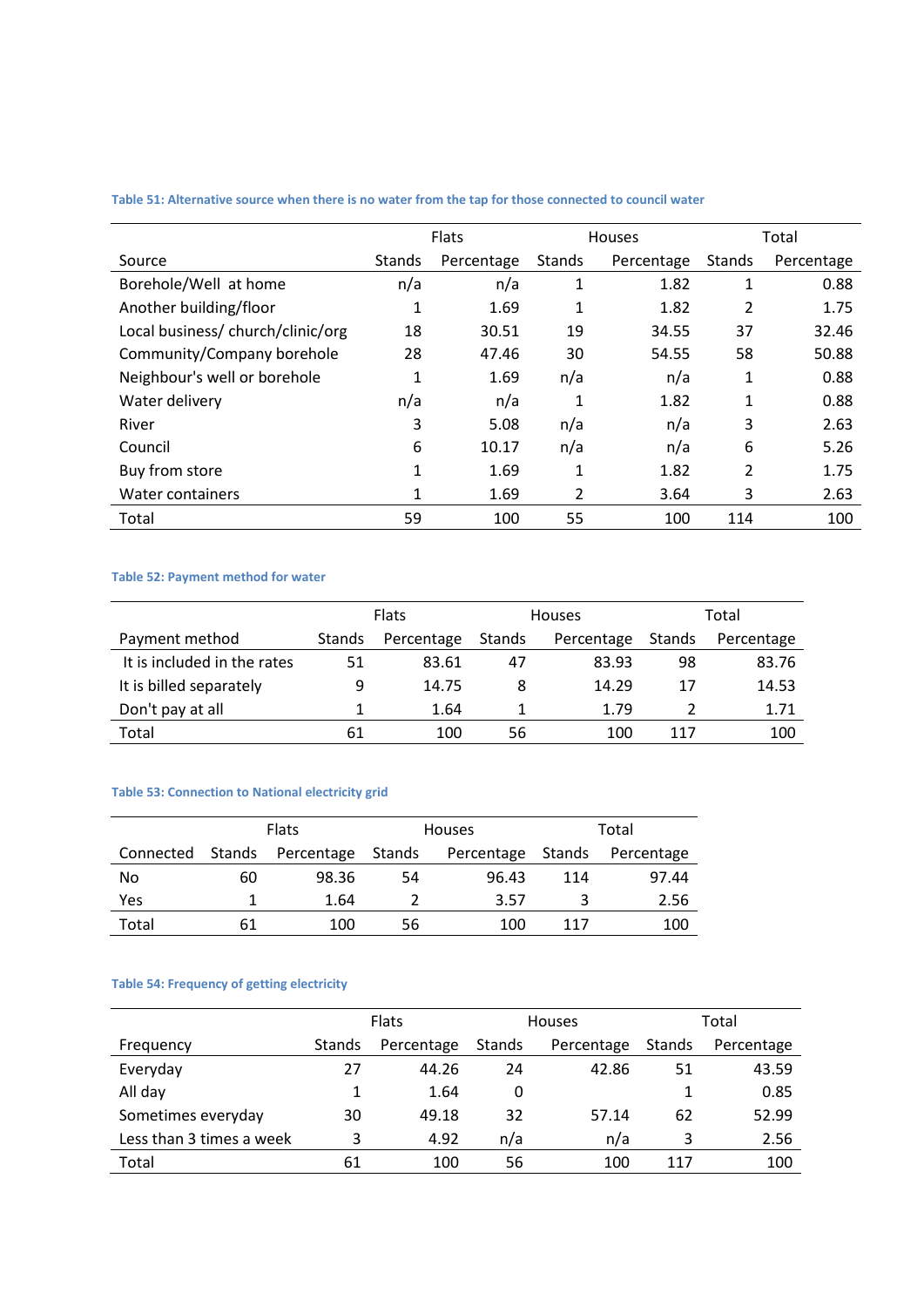# **Table 55: Connection to the sewer system**

|           | <b>Flats</b>  |                   |    | <b>Houses</b> | Total  |            |  |
|-----------|---------------|-------------------|----|---------------|--------|------------|--|
| Connected | <b>Stands</b> | Percentage Stands |    | Percentage    | Stands | Percentage |  |
| No        |               | 4.92              | 4  | 7.27          |        | 6.03       |  |
| Yes       | 58            | 95.08             | 51 | 92.73         | 109    | 93.97      |  |
| Total     | 61            | 100               | 55 | 100           | 116    | 100        |  |

#### **Table 56: Effectiveness of the sewer system**

|               | <b>Flats</b> |            |        | <b>Houses</b> | Total  |            |  |
|---------------|--------------|------------|--------|---------------|--------|------------|--|
| Efficiency    | Stands       | Percentage | Stands | Percentage    | Stands | Percentage |  |
| Effective     | 26           | 42.62      | 37     | 66.07         | 63     | 53.85      |  |
| Intermittent  | 24           | 39.34      | 15     | 26.79         | 39     | 33.33      |  |
| Does not work | 9            | 14.75      | 1      | 1.79          | 10     | 8.55       |  |
| n/a           | 2            | 3.28       | 3      | 5.36          | 5      | 4.27       |  |
| Total         | 61           | 100        | 56     | 100           | 117    | 100        |  |

#### **Table 57: Nature of toilet facility as to access**

|           | <b>Flats</b> |            |        | <b>Houses</b> | Total  |            |  |
|-----------|--------------|------------|--------|---------------|--------|------------|--|
| Shared by | Stands       | Percentage | Stands | Percentage    | Stands | Percentage |  |
| Communal  | 26           | 43.33      | n/a    | n/a           | 26     | 22.41      |  |
| Household | 34           | 56.67      | 56     | 100           | 90     | 77.59      |  |
| Total     | 60           | 100        | 56     | 100           | 116    | 100        |  |

# **Table 58: Frequency of cleaning toilet if it's public**

|                                         | <b>Flats</b> |            | <b>Houses</b> |            | Total         |            |
|-----------------------------------------|--------------|------------|---------------|------------|---------------|------------|
| Frequency                               | Stands       | Percentage | Stands        | Percentage | <b>Stands</b> | Percentage |
| Everyday                                | 30           | 49.18      | 47            | 83.93      | 77            | 65.81      |
| Sometimes everyday                      | 10           | 16.39      |               | 1.79       | 11            | 9.4        |
| More than 3 times a week but not evrydy |              | 3.28       | n/a           | n/a        | 2             | 1.71       |
| Less than 3 times a week                | 3            | 4.92       | n/a           | n/a        | 3             | 2.56       |
| N/A                                     | 16           | 26.23      | 8             | 14.29      | 24            | 20.51      |
| Total                                   | 61           | 100        | 56            | 100        | 117           | 100        |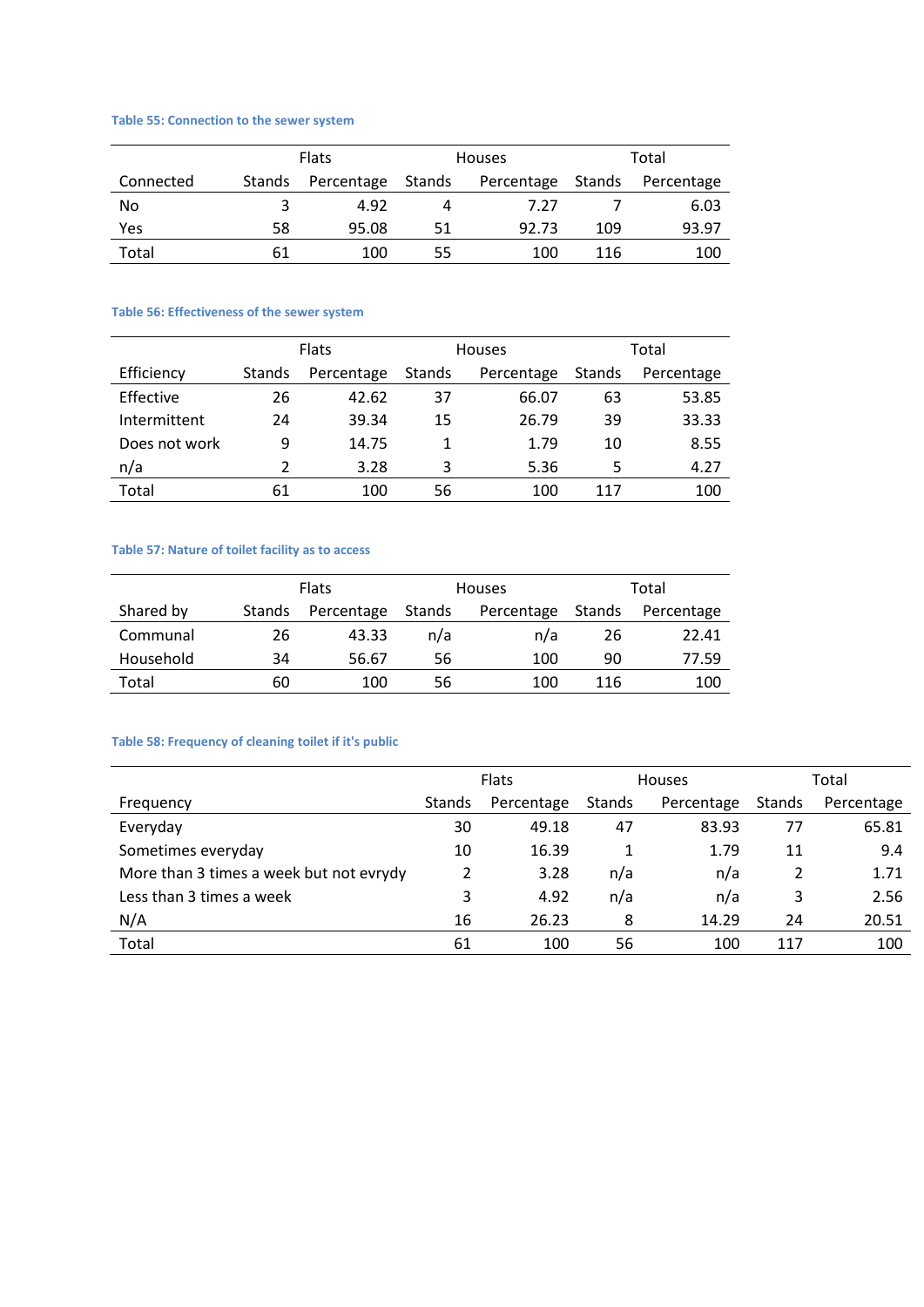# **Table 59: Frequency toilet is serviced / repaired**

|                                         | <b>Flats</b>  |            | Houses         |            | Total  |            |
|-----------------------------------------|---------------|------------|----------------|------------|--------|------------|
| Frequency                               | <b>Stands</b> | Percentage | <b>Stands</b>  | Percentage | Stands | Percentage |
| Everyday                                | 11            | 18.33      | 9              | 16.07      | 20     | 17.24      |
| All day                                 | 1             | 1.67       | 3              | 5.36       | 4      | 3.45       |
| Sometimes everyday                      | 7             | 11.67      | 12             | 21.43      | 19     | 16.38      |
| More than 3 times a week but not evrydy | n/a           | n/a        | 2              | 3.57       | 2      | 1.72       |
| Less than 3 times a week                | 7             | 11.67      | 10             | 17.86      | 17     | 14.66      |
| Never                                   | 24            | 40         | 14             | 25         | 38     | 32.76      |
| When need arises                        | 1             | 1.67       | $\overline{2}$ | 3.57       | 3      | 2.59       |
| N/A, Not faults yet                     | 4             | 6.67       | 4              | 7.14       | 8      | 6.9        |
| When council comes                      | 4             | 6.67       | n/a            | n/a        | 4      | 3.45       |
| Don't know                              | 1             | 1.67       | n/a            | n/a        | 1      | 0.86       |
| Total                                   | 60            | 100        | 56             | 100        | 116    | 100        |

# **Table 60: For rent to buy, who effects repairs**

|                    | <b>Flats</b> |            | <b>Houses</b> |            | Total         |            |
|--------------------|--------------|------------|---------------|------------|---------------|------------|
| Who repairs        | Stands       | Percentage | Stands        | Percentage | <b>Stands</b> | Percentage |
| No one             | n/a          | n/a        | 2             | 3.64       |               | 1.74       |
| Government         | 3            | 5          | n/a           | n/a        | 3             | 2.61       |
| Council            | 24           | 40         | 17            | 30.91      | 41            | 35.65      |
| Owner of the house | 2            | 3.33       |               | 1.82       | 3             | 2.61       |
| n/a                | 31           | 51.67      | 35            | 63.64      | 66            | 57.39      |
| Total              | 60           | 100        | 55            | 100        | 115           | 100        |

# **Table 61: Role council played in getting accommodation**

|                      |               | <b>Flats</b> |        | Houses     |        | Total      |  |
|----------------------|---------------|--------------|--------|------------|--------|------------|--|
| Role                 | <b>Stands</b> | Percentage   | Stands | Percentage | Stands | Percentage |  |
| Don't know           | 19            | 35.19        | 28     | 50.91      | 47     | 43.12      |  |
| None                 | 4             | 7.41         | 3      | 5.45       | 7      | 6.42       |  |
| Provided land        | 28            | 51.85        | 23     | 41.82      | 51     | 46.79      |  |
| Money                | n/a           | n/a          |        | 1.82       | 1      | 0.92       |  |
| Equipment            | 2             | 3.7          | n/a    | n/a        | 2      | 1.83       |  |
| Professional support |               | 1.85         | n/a    | n/a        | 1      | 0.92       |  |
| Total                | 54            | 100          | 55     | 100        | 109    | 100        |  |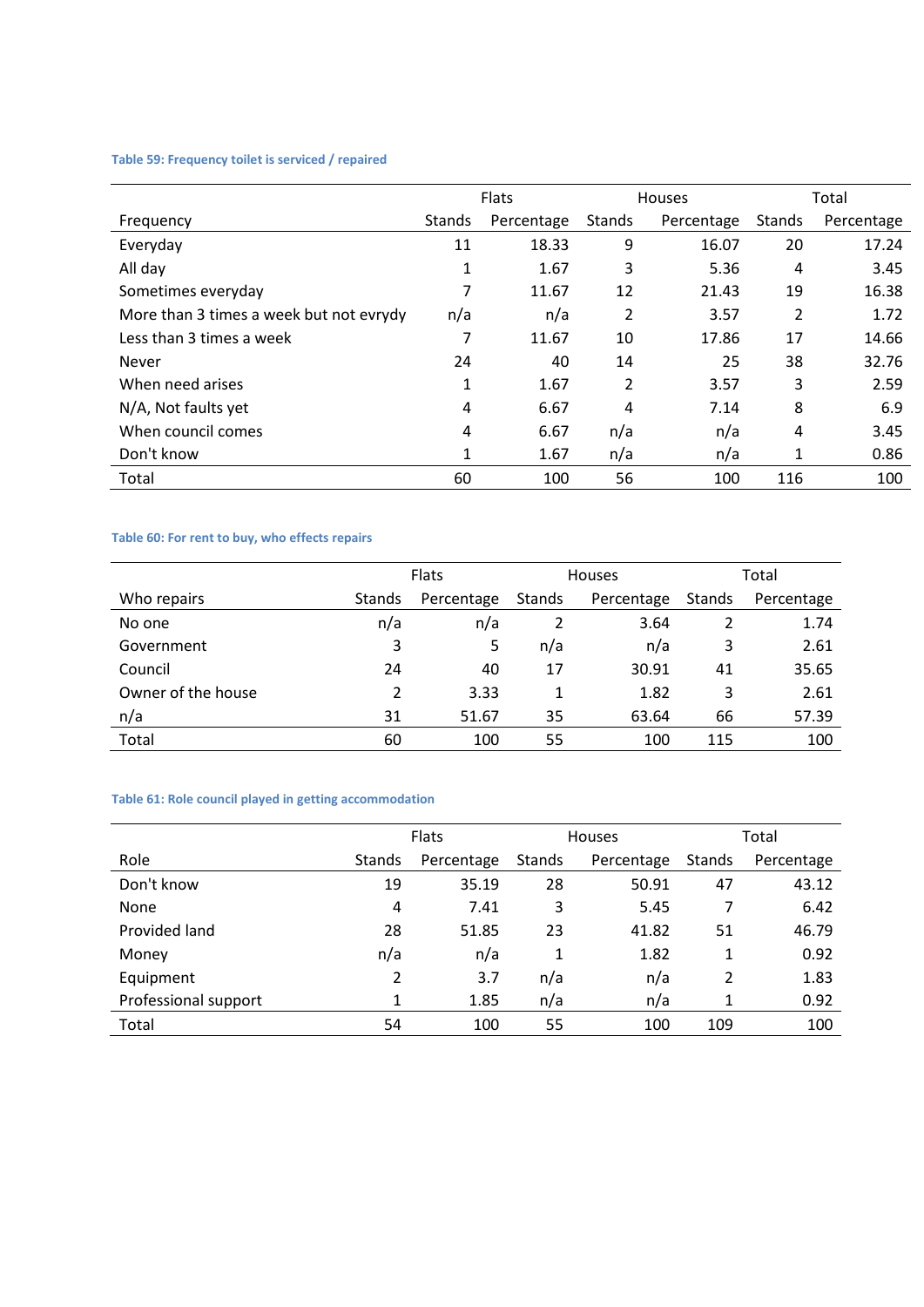# **Table 62: Is the situation permanent for the household (security of tenure)**

|            |        | <b>Flats</b> |        | <b>Houses</b> |        | Total      |  |
|------------|--------|--------------|--------|---------------|--------|------------|--|
| Permanent  | Stands | Percentage   | Stands | Percentage    | Stands | Percentage |  |
| No         | 10     | 16.67        | 5      | 8.93          | 15     | 12.93      |  |
| Yes        | 40     | 66.67        | 48     | 85.71         | 88     | 75.86      |  |
| Don't know | 10     | 16.67        | 3      | 5.36          | 13     | 11.21      |  |
| Total      | 60     | 100          | 56     | 100           | 116    | 100        |  |

# **Table 63: : Reason for thinking that situation is permanent**

|                            | <b>Flats</b>  |            | <b>Houses</b> |            | Total  |            |
|----------------------------|---------------|------------|---------------|------------|--------|------------|
| Why yes                    | <b>Stands</b> | Percentage | <b>Stands</b> | Percentage | Stands | Percentage |
| Have title deeds           | 8             | 13.56      | 42            | 75         | 50     | 43.48      |
| Have rent to buy agreement | 15            | 25.42      | 1             | 1.79       | 16     | 13.91      |
| Pay to council             | 23            | 38.98      | 4             | 7.14       | 27     | 23.48      |
| Pay to ministry            | 4             | 6.78       | n/a           | n/a        | 4      | 3.48       |
| Officially recorded        | n/a           | n/a        | 2             | 3.57       | 2      | 1.74       |
| N/A                        | 9             | 15.25      |               | 12.5       | 16     | 13.91      |
| Total                      | 59            | 100        | 56            | 100        | 115    | 100        |

# **Table 64: : Reason for not thinking the situation is permanent**

|                                 |              | Flats      |        | Houses     |               | Total      |
|---------------------------------|--------------|------------|--------|------------|---------------|------------|
| Why no                          | Stands       | Percentage | Stands | Percentage | <b>Stands</b> | Percentage |
| Have no title deeds             | 8            | 13.33      | n/a    | n/a        | 8             | 6.9        |
| Have no rent to buy agreement   | 1            | 1.67       | n/a    | n/a        | 1             | 0.86       |
| Not officially record           | n/a          | n/a        | 1      | 1.79       | 1             | 0.86       |
| Been evicted before             | 1            | 1.67       | n/a    | n/a        | 1             | 0.86       |
| Inherited                       | 1            | 1.67       | n/a    | n/a        | 1             | 0.86       |
| N/A                             | 40           | 66.67      | 51     | 91.07      | 91            | 78.45      |
| Paying to council/ Council      | 4            | 6.67       | n/a    | n/a        | 4             | 3.45       |
| On waiting list                 | 1            | 1.67       | 1      | 1.79       | 2             | 1.72       |
| Relative's house                | n/a          | n/a        | 1      | 1.79       | 1             | 0.86       |
| Company house                   | 2            | 3.33       | 0      |            | 2             | 1.72       |
| Temporary                       | n/a          | n/a        | 1      | 1.79       | 1             | 0.86       |
| Not the only child/Family House | 1            | 1.67       | 1      | 1.79       | 2             | 1.72       |
| Buying a house                  | $\mathbf{1}$ | 1.67       | n/a    | n/a        | 1             | 0.86       |
| Total                           | 60           | 100        | 56     | 100        | 116           | 100        |